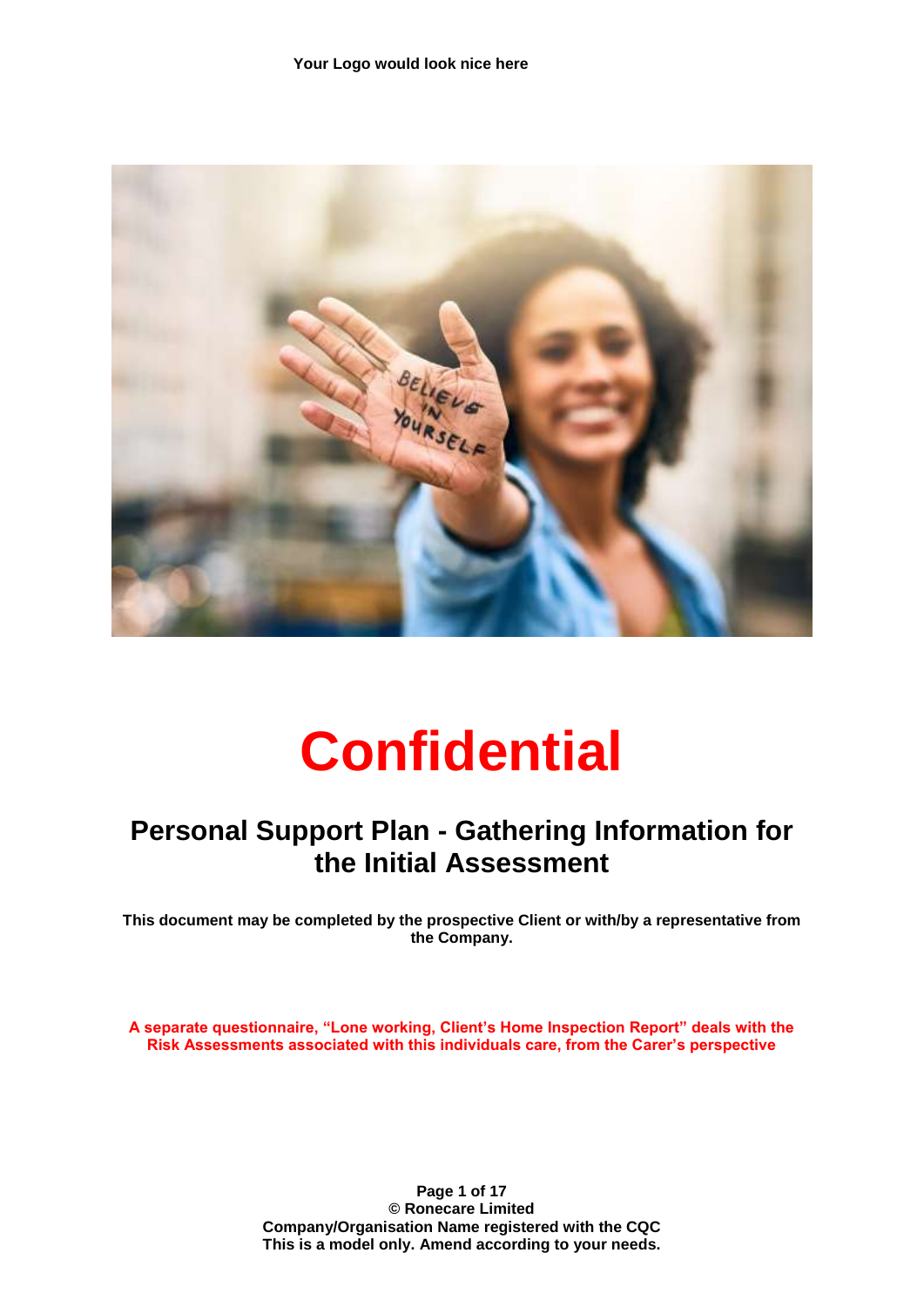### **Your Personal Profile**

| <b>Full Name (Surname first)</b>                              |                   |
|---------------------------------------------------------------|-------------------|
| What do you like to be                                        |                   |
| called?                                                       |                   |
| <b>Permanent Address</b><br>(Where support is to be<br>given) | <b>Post Code:</b> |

### **Entering Your Premises**

| How is this to be arranged? |  |  |
|-----------------------------|--|--|
|                             |  |  |

| <b>Telephone</b>     | <b>Land-Line</b> | <b>Mobile</b> |
|----------------------|------------------|---------------|
|                      |                  |               |
| <b>Email Address</b> |                  |               |
| Date of Birth        |                  |               |
|                      |                  |               |
| <b>Nationality</b>   |                  |               |
|                      |                  |               |

| <b>Relationship Status (e.g.</b><br>Married, Divorced etc.) |  |  |  |
|-------------------------------------------------------------|--|--|--|
|                                                             |  |  |  |
|                                                             |  |  |  |

| Do you live alone?<br>(Circle as appropriate) | $ $ Yes | <b>No</b> |
|-----------------------------------------------|---------|-----------|
|                                               |         |           |

**Page 2 of 17 © Ronecare Limited Company/Organisation Name registered with the CQC This is a model only. Amend according to your needs.**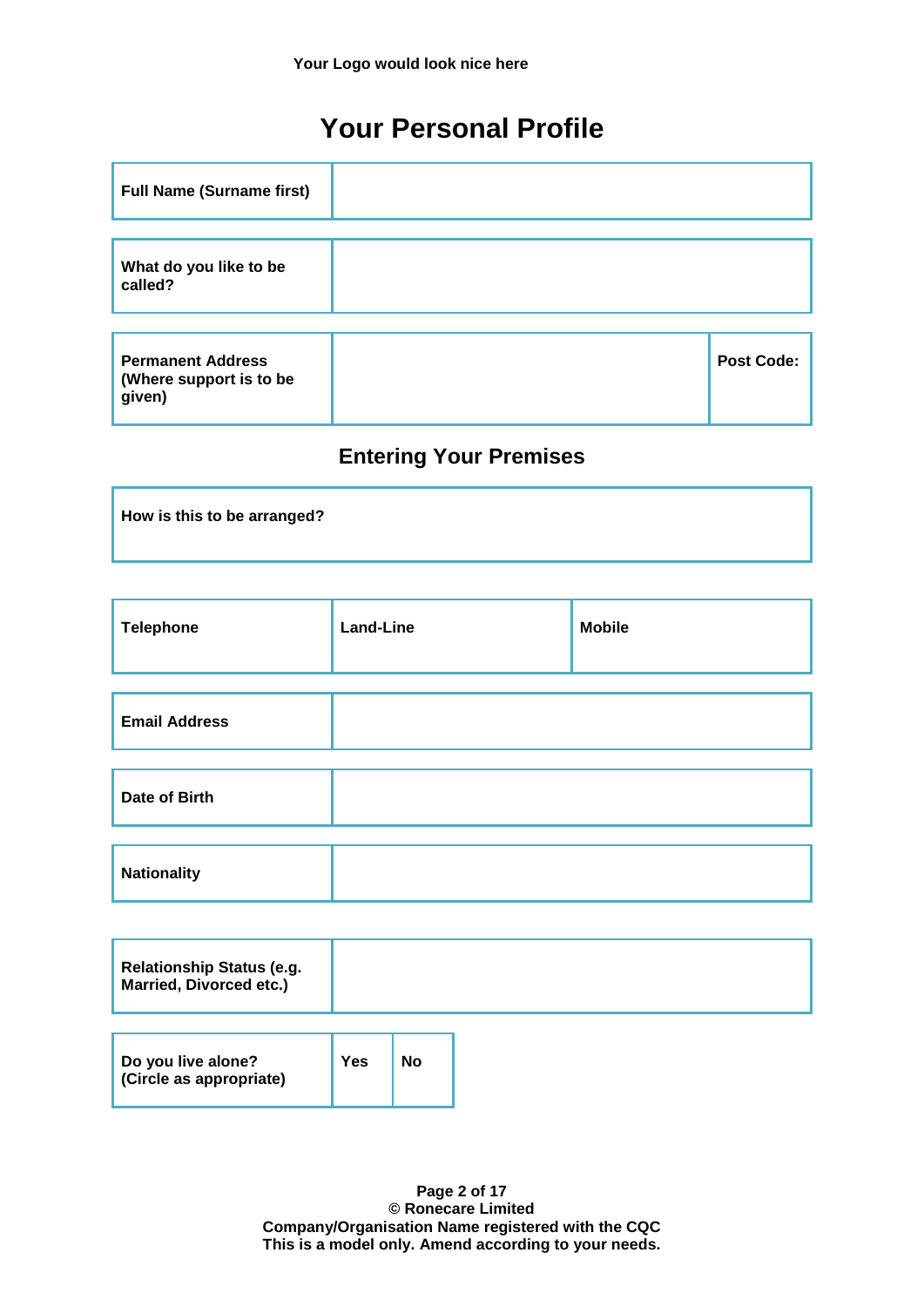| If No, who do you live with,<br>and what is the<br>relationship?                   | Name of the person                                                                                 | Relationship to you (If any) |
|------------------------------------------------------------------------------------|----------------------------------------------------------------------------------------------------|------------------------------|
| <b>Religious Beliefs - what</b><br>would you like to tell us<br>that is important? |                                                                                                    |                              |
| Next of Kin - Please state<br>name, relationship and<br>telephone contact details  | Name:<br><b>Relationship to you:</b><br>Telephone contact details:<br>Land-Line:<br><b>Mobile:</b> |                              |

### **People who are important to you and your support**

#### **Emergency**

**In the case of an emergency, who would you like us to contact?**

| Please state name,<br>relationship and telephone<br>contact details | Name:<br><b>Relationship to you:</b>                       |
|---------------------------------------------------------------------|------------------------------------------------------------|
|                                                                     | Telephone contact details:<br>Land-Line:<br><b>Mobile:</b> |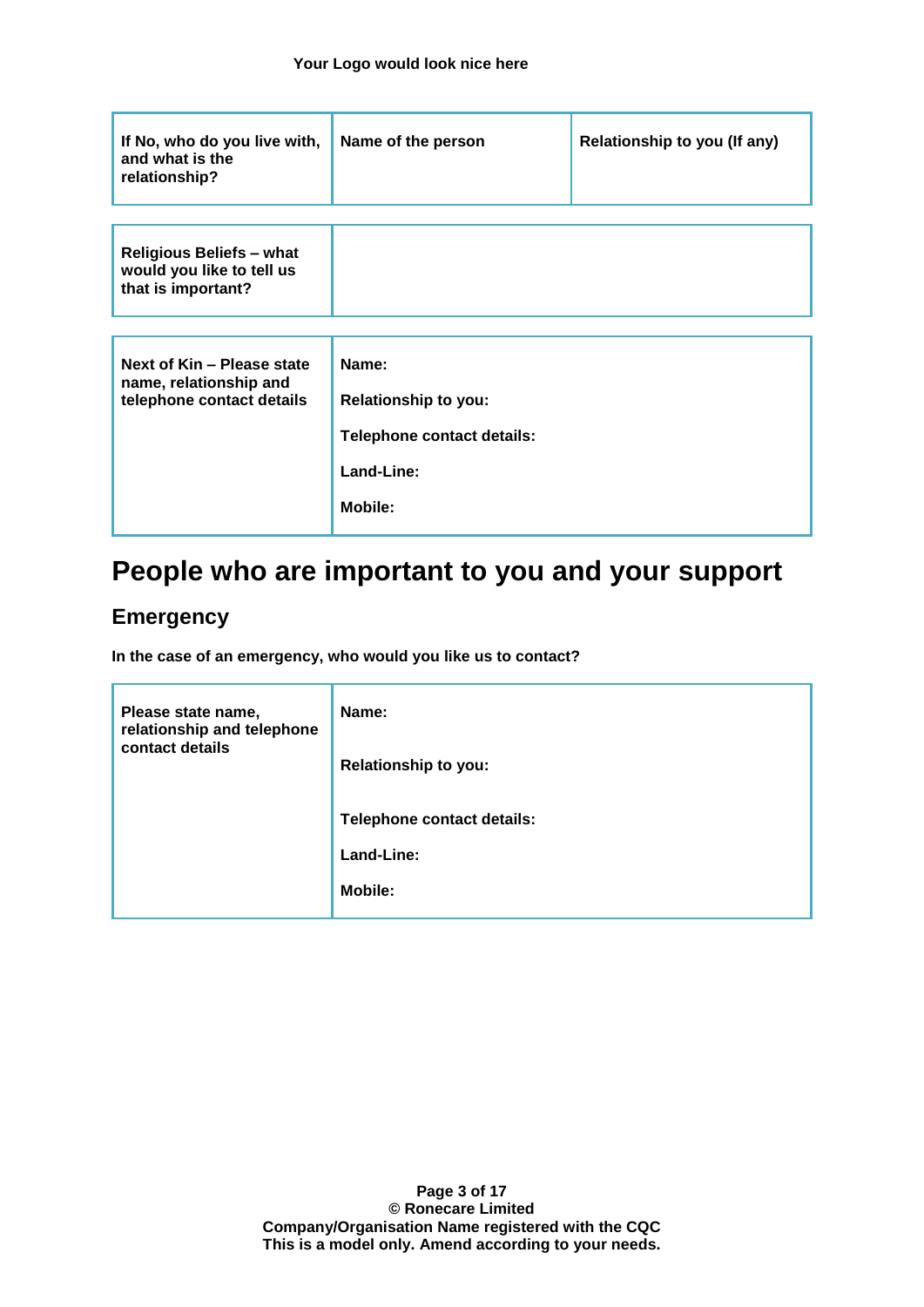#### **Lasting Power of Attorney**

**If applicable, please provide contact details for any individual who holds lasting Power of Attorney for you.**

| Please state name and<br>telephone contact details | Name:                      |
|----------------------------------------------------|----------------------------|
|                                                    | Telephone contact details: |
|                                                    | Land-Line:                 |
|                                                    | <b>Mobile:</b>             |
|                                                    |                            |

#### **Others (Family members, perhaps)**

**Who else would you like us to know about who are involved with you and possibly your support?**

| Please state name,<br>relationship and telephone | Name:                       |
|--------------------------------------------------|-----------------------------|
| contact details                                  | <b>Relationship to you:</b> |
|                                                  | Telephone contact details:  |
|                                                  | Land-Line:                  |
|                                                  | <b>Mobile:</b>              |

| Please state name,<br>relationship and telephone | Name:                       |
|--------------------------------------------------|-----------------------------|
| contact details                                  | <b>Relationship to you:</b> |
|                                                  | Telephone contact details:  |
|                                                  | Land-Line:                  |
|                                                  | <b>Mobile:</b>              |

| Please state name,<br>relationship and telephone<br>contact details | Name:<br><b>Relationship to you:</b><br>Telephone contact details:<br>Land-Line:<br><b>Mobile:</b> |
|---------------------------------------------------------------------|----------------------------------------------------------------------------------------------------|
|                                                                     |                                                                                                    |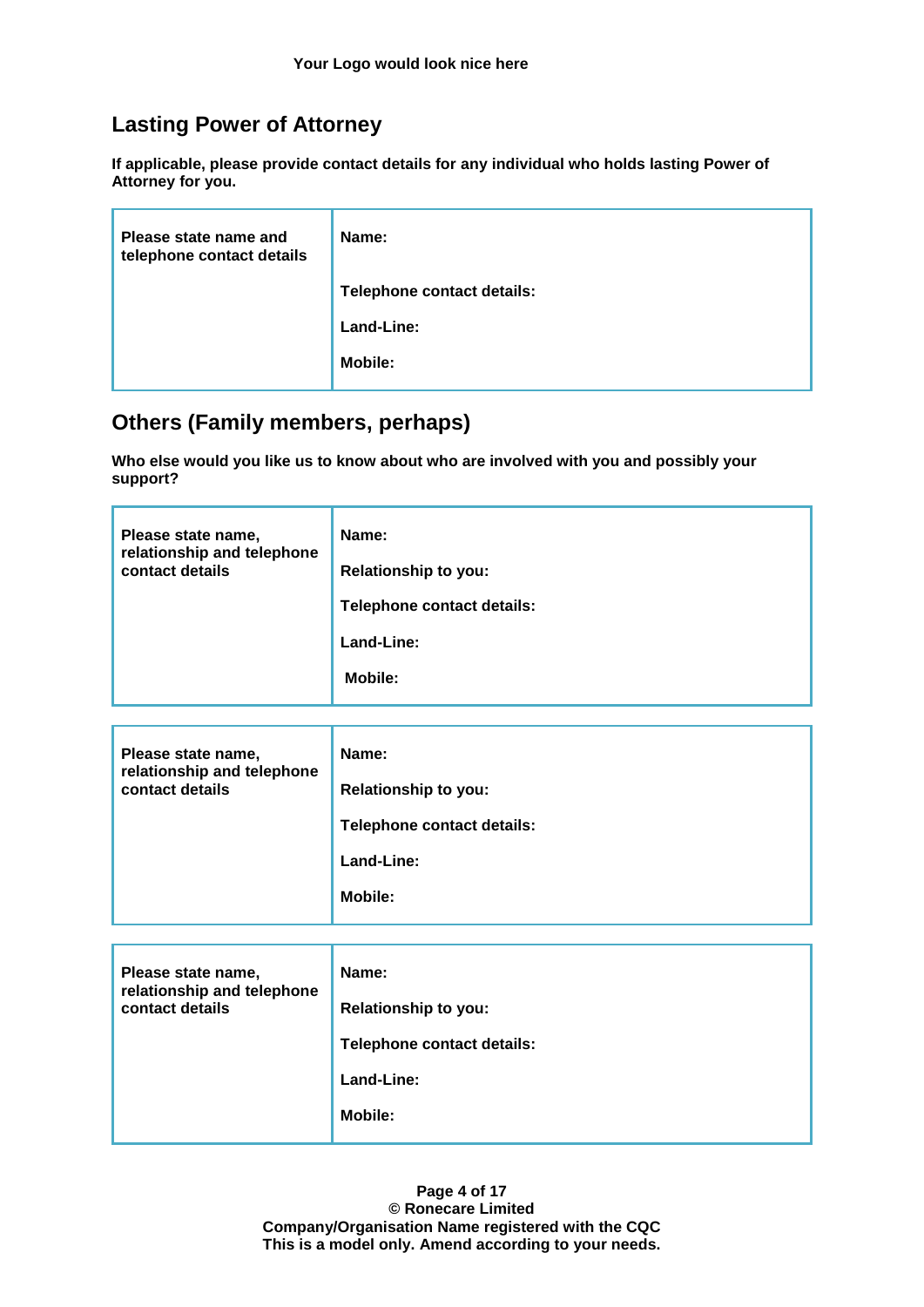### **Contact details for important people who are/may be involved in your care and support**

#### **General Practitioner**

| Please state name,<br>address and telephone<br>contact details | Name:<br>Address:          |
|----------------------------------------------------------------|----------------------------|
|                                                                | Telephone contact details: |
|                                                                | Land-Line:                 |
|                                                                | <b>Mobile:</b>             |

#### **Physiotherapist**

| Please state name,<br>address and telephone<br>contact details | Name:<br>Address:          |
|----------------------------------------------------------------|----------------------------|
|                                                                | Telephone contact details: |
|                                                                | Land-Line:                 |
|                                                                | <b>Mobile:</b>             |

#### **Speech and Language Therapist**

| Please state name,<br>address and telephone<br>contact details | Name:<br><b>Address:</b>   |  |  |
|----------------------------------------------------------------|----------------------------|--|--|
|                                                                | Telephone contact details: |  |  |
|                                                                | Land-Line:                 |  |  |
|                                                                | <b>Mobile:</b>             |  |  |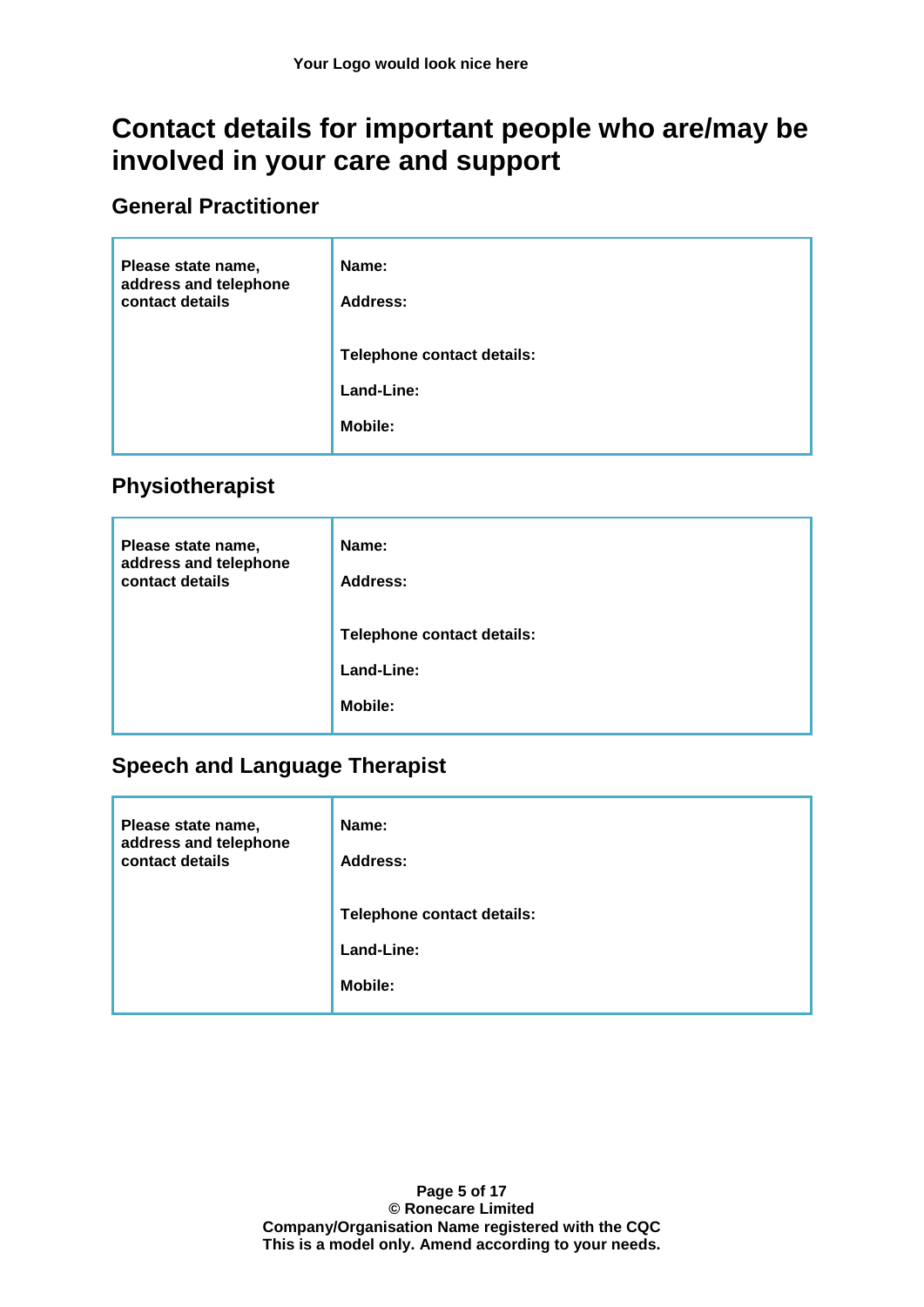#### **Occupational Therapist**

| Please state name,<br>address and telephone<br>contact details | Name:<br><b>Address:</b>   |  |  |
|----------------------------------------------------------------|----------------------------|--|--|
|                                                                | Telephone contact details: |  |  |
|                                                                | Land-Line:                 |  |  |
|                                                                | <b>Mobile:</b>             |  |  |

### **Financial Contact(s) – [Personal Budget](https://www.disabilityrightsuk.org/personal-budgetsthe-right-social-care-support) and other income streams**

| Please state name,<br>telephone contact details,<br>who they represent (e.g.<br><b>Local Council etc.) and</b><br>how they are involved in<br>your support (their status) | Name:<br><b>Representing:</b><br>How involved:<br>Telephone contact details:<br>Land-Line:<br><b>Mobile:</b><br>Name:<br><b>Representing:</b><br>How involved:<br>Telephone contact details:<br>Land-Line: |
|---------------------------------------------------------------------------------------------------------------------------------------------------------------------------|------------------------------------------------------------------------------------------------------------------------------------------------------------------------------------------------------------|
|                                                                                                                                                                           | <b>Mobile</b>                                                                                                                                                                                              |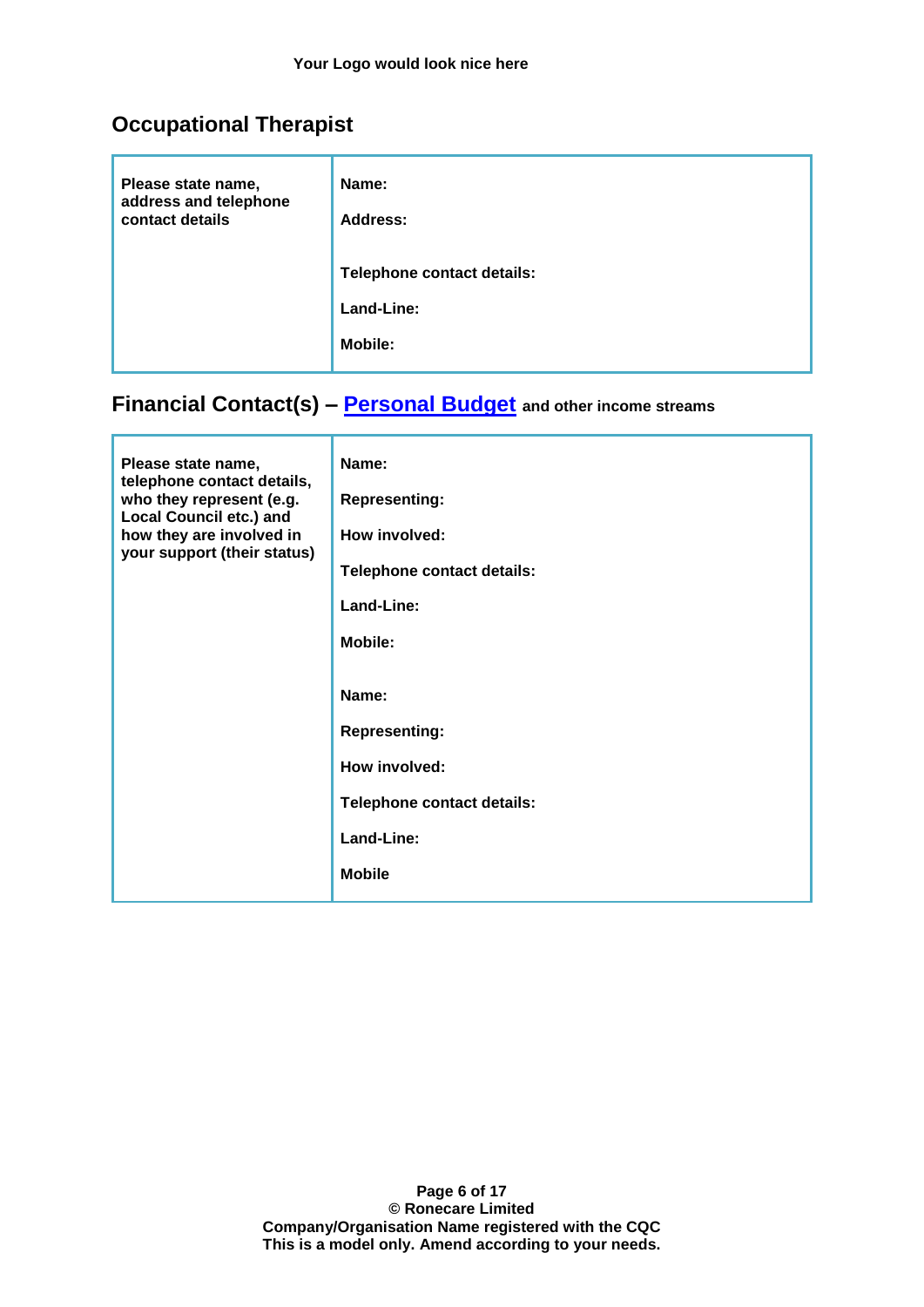#### **Other (Please indicate status/profession)**

| Please state name,<br>address, telephone contact<br>details and how they are<br>involved in your support<br>(their status) | Name:<br>Address:<br>Status:                               |
|----------------------------------------------------------------------------------------------------------------------------|------------------------------------------------------------|
|                                                                                                                            | Telephone contact details:<br>Land-Line:<br><b>Mobile:</b> |
|                                                                                                                            |                                                            |

**Details of any recent hospitalisation, brief medical history and record of any disabilities. Report any Infectious Diseases.**

#### **Reason that I have been referred for care and support, or have made a personal application**

**Date of Referral, if applicable**

### **Hearing, Understanding and Communication**

**Describe any problems**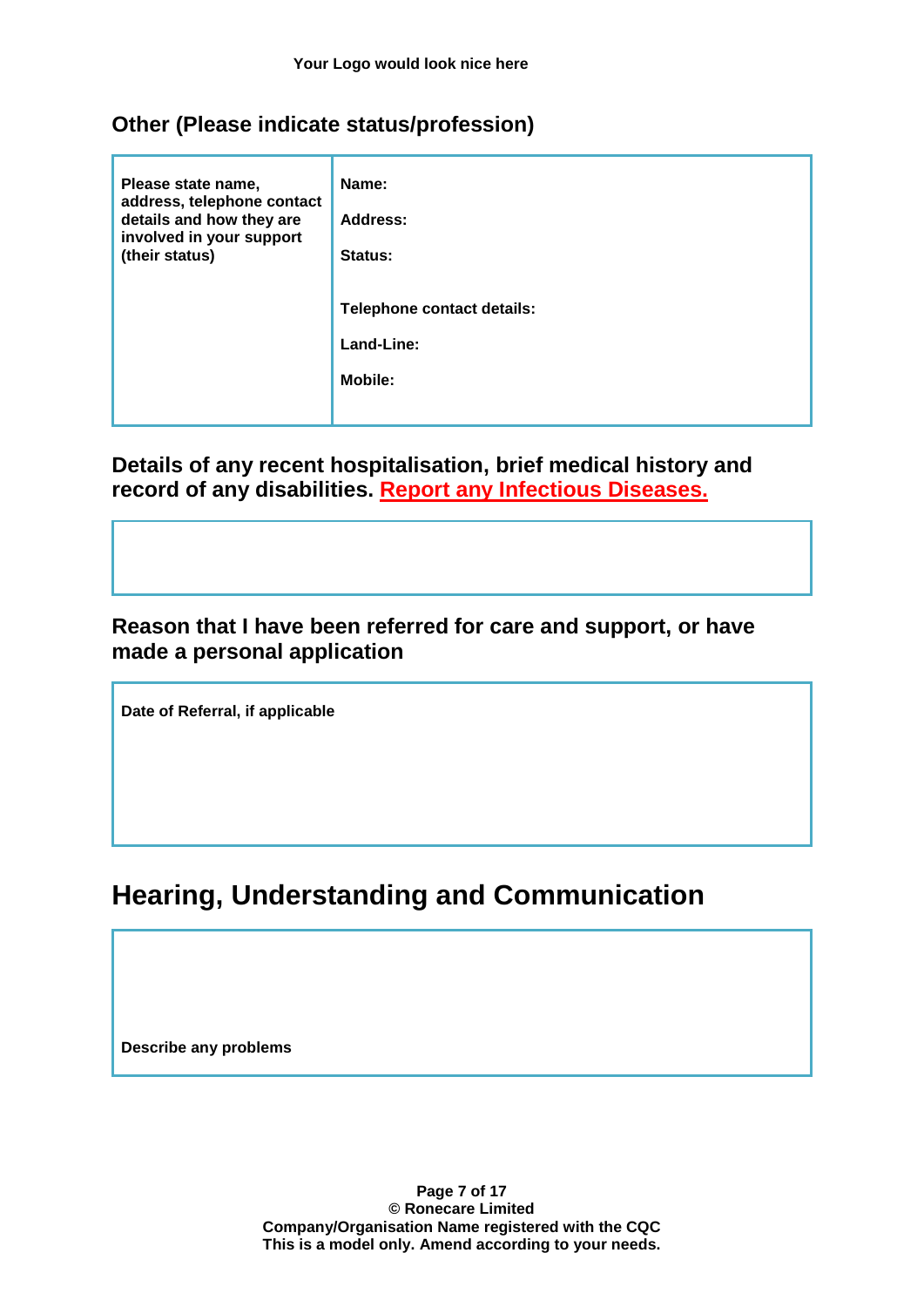# **Sight**

**Describe any problems**

### **Medication – what medications are you taking?**

**(Medications to be administered by the Company's Care/Support Worker will be detailed on the Personal Support Plan)**

| <b>Name of Medication</b> | Dosage/Instructions/Additional<br><b>Information</b>        | Do you take your<br>medicines yourself -<br>Answer Yes or. No. If NO,<br>who is giving the medicine<br>to you?  |
|---------------------------|-------------------------------------------------------------|-----------------------------------------------------------------------------------------------------------------|
| <b>Name of Medication</b> | Dosage/Instructions/Additional<br><b>Information</b>        | Do you take your<br>medicines yourself -<br>Answer Yes or. No. If NO,<br>who is giving the medicine<br>to you?  |
| <b>Name of Medication</b> | <b>Dosage/Instructions/Additional</b><br><b>Information</b> | Do you take your<br>medicines yourself -<br>Answer Yes or. No. If NO,<br>who is giving the medicine<br>to you?  |
| <b>Name of Medication</b> | <b>Dosage/Instructions/Additional</b><br><b>Information</b> | Do you take your<br>medicines yourself? -<br>Answer Yes or. No. If No,<br>who is giving the medicine<br>to you? |

**Page 8 of 17 © Ronecare Limited Company/Organisation Name registered with the CQC This is a model only. Amend according to your needs.**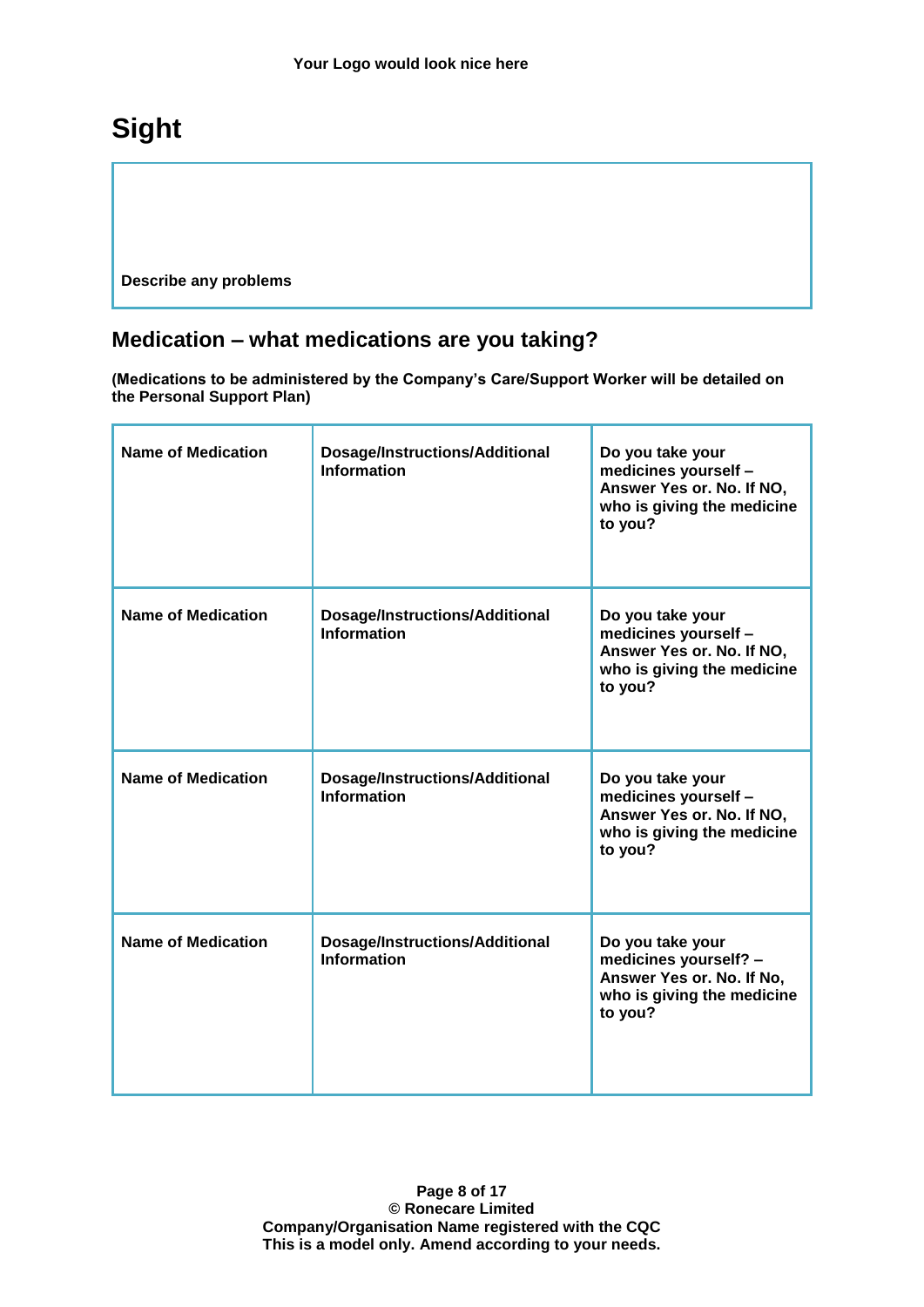#### **Medications – Continued**

| <b>Name of Medication</b> | <b>Dosage/Instructions/Additional</b><br><b>Information</b> | Do you take your<br>medicines yourself? -<br>Answer Yes or. No. If No,<br>who is giving the medicine<br>to you? |
|---------------------------|-------------------------------------------------------------|-----------------------------------------------------------------------------------------------------------------|
| <b>Name of Medication</b> | Dosage/Instructions/Additional<br><b>Information</b>        | Do you take your<br>medicines yourself? -<br>Answer Yes or. No. If No,<br>who is giving the medicine<br>to you? |
| <b>Name of Medication</b> | <b>Dosage/Instructions/Additional</b><br><b>Information</b> | Do you take your<br>medicines yourself? -<br>Answer Yes or. No. If No,<br>who is giving the medicine<br>to you? |
| <b>Name of Medication</b> | <b>Dosage/Instructions/Additional</b><br><b>Information</b> | Do you take your<br>medicines yourself? -<br>Answer Yes or. No. If No,<br>who is giving the medicine<br>to you? |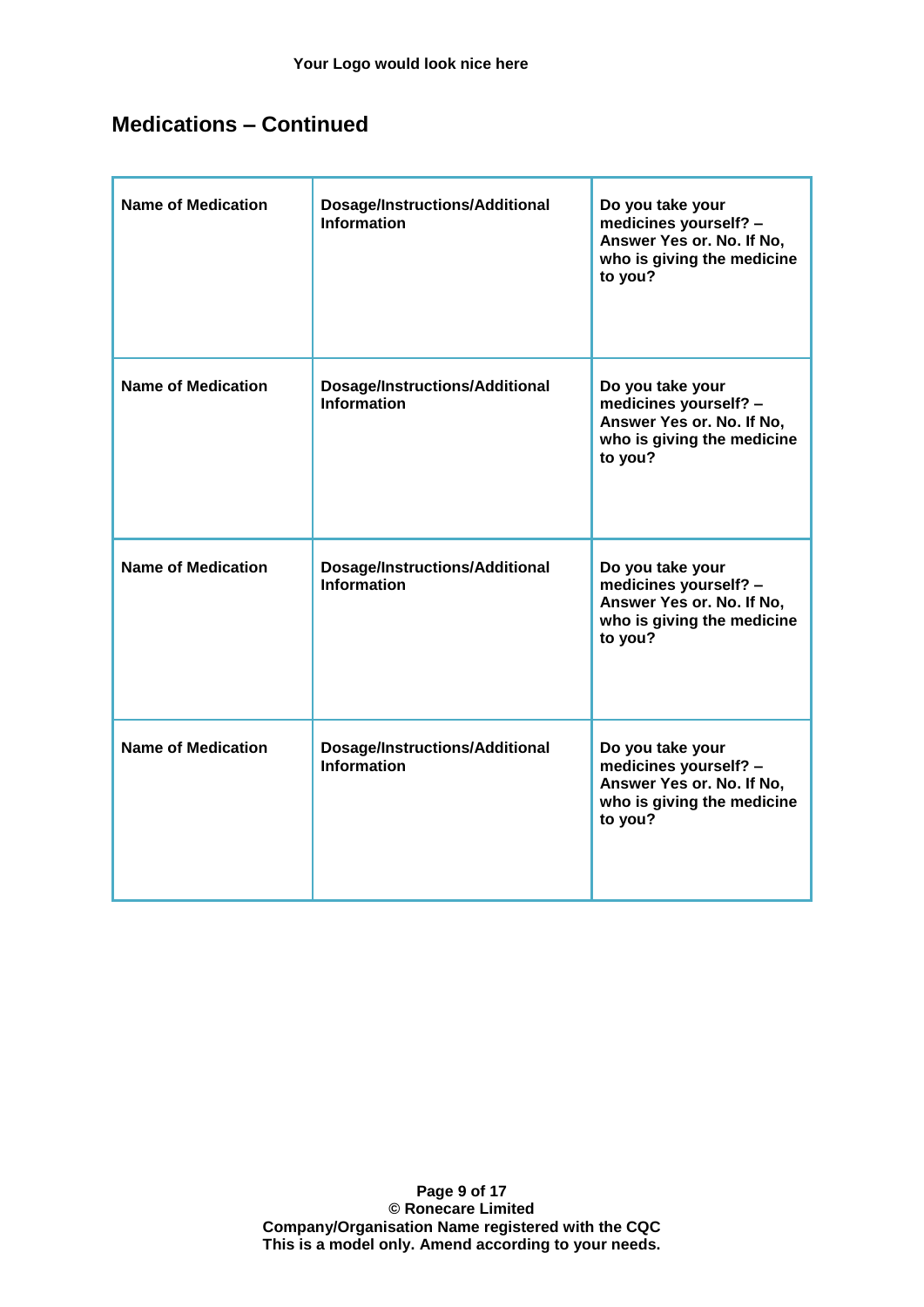# **My Mobility**

**Tick as appropriate**

| I am fully mobile                                    |  |
|------------------------------------------------------|--|
| I use a walking frame                                |  |
| I use a wheelchair                                   |  |
| I use a cane                                         |  |
| A lifting hoist is in use or has been<br>recommended |  |
| I have a history of falls                            |  |

# **My Mental Health**

**Circle as appropriate**

| <b>Orientation</b> | Normal    | Usually aware | Often unaware   | Disorientated         |
|--------------------|-----------|---------------|-----------------|-----------------------|
| <b>Memory</b>      | Excellent | Good          | Quite forgetful | Severe memory<br>loss |
| <b>Moods</b>       | Stable    | Often anxious | Depressed       | Quite unstable        |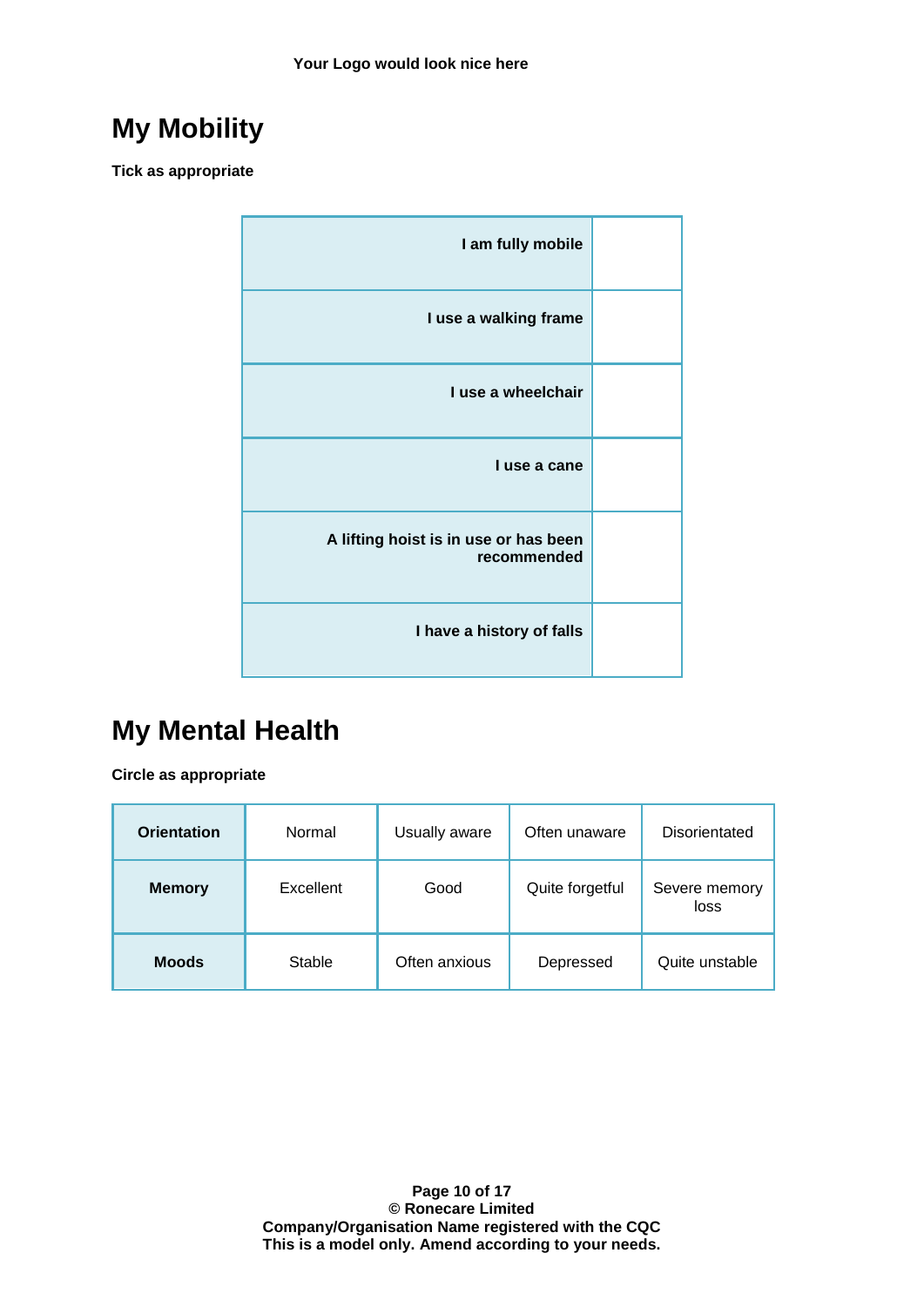### **Money and Finances**

**I need help in respect of the following tasks which require handling cash or financial transactions. Discuss your personal budget, and any other relevant income streams, and how that is working.**

## **Daily Living – What I can do for myself and what I can't**

**Tick as appropriate**

| <b>Activity</b>                                                                   | I need<br>no<br>help | I need<br>some<br>help,<br>which is<br>available<br>already | I need the Company to<br>supply some help -<br>please describe what<br>help you need and the<br>outcomes you hope will<br>be achieved | Is this help eligible<br>for financial<br>support?<br>State Yes, No, or<br>Don't know |
|-----------------------------------------------------------------------------------|----------------------|-------------------------------------------------------------|---------------------------------------------------------------------------------------------------------------------------------------|---------------------------------------------------------------------------------------|
| Leisure Interests and<br><b>Hobbies, including</b><br>gardening and plant<br>care |                      |                                                             |                                                                                                                                       |                                                                                       |
| <b>Getting out and about</b>                                                      |                      |                                                             |                                                                                                                                       |                                                                                       |
| <b>Watching TV/Listening</b><br>to Radio                                          |                      |                                                             |                                                                                                                                       |                                                                                       |
| <b>Reading</b>                                                                    |                      |                                                             |                                                                                                                                       |                                                                                       |

**Page 11 of 17 © Ronecare Limited Company/Organisation Name registered with the CQC This is a model only. Amend according to your needs.**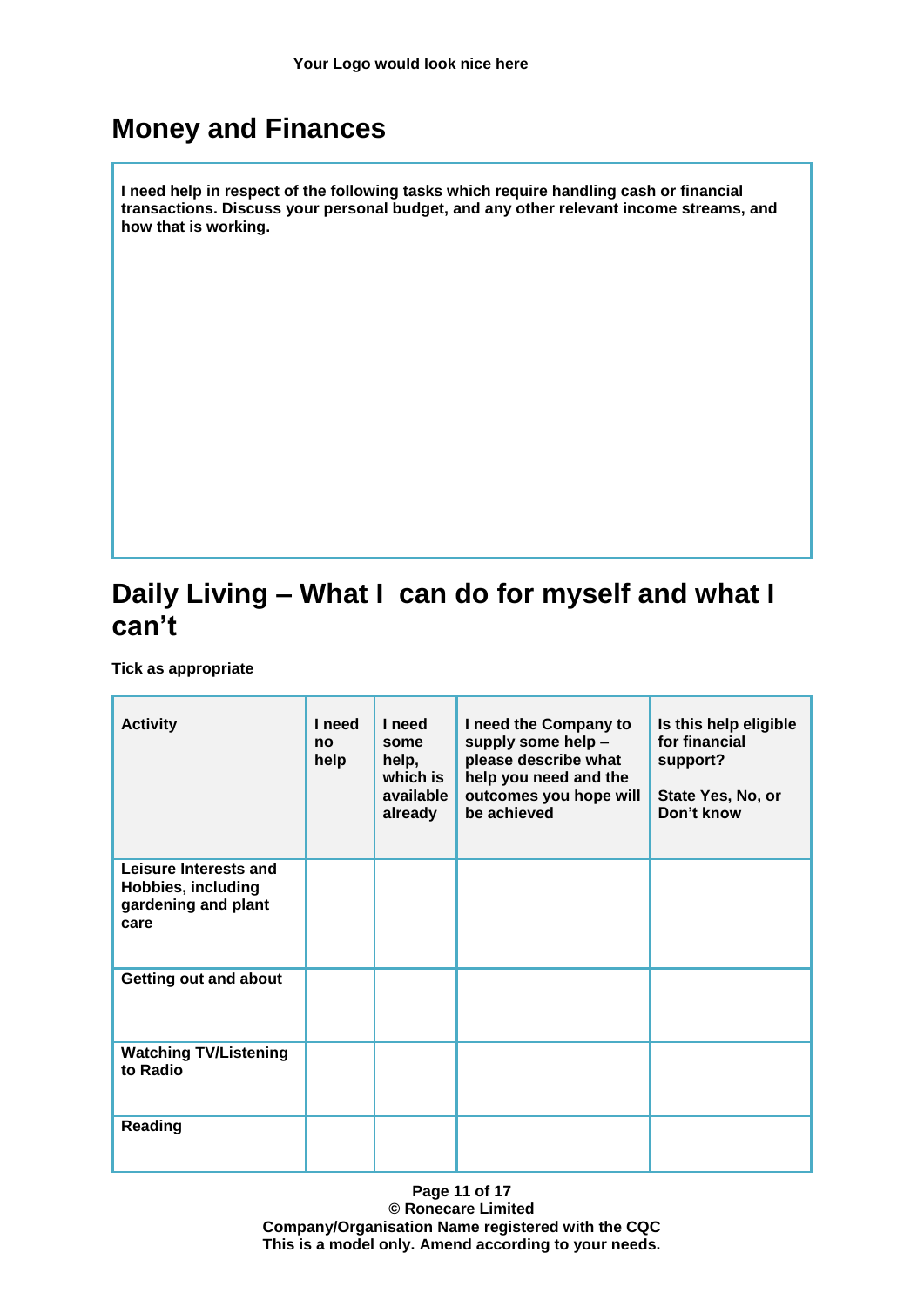| <b>Activity</b>                                               | I need<br>no<br>help | I need<br>some<br>help,<br>which is<br>available<br>already | I need the Company to<br>supply some help -<br>please describe what<br>help you need and the<br>outcomes you hope will<br>be achieved | Is this help eligible<br>for financial<br>support?<br>State Yes, No, or<br>Don't know |
|---------------------------------------------------------------|----------------------|-------------------------------------------------------------|---------------------------------------------------------------------------------------------------------------------------------------|---------------------------------------------------------------------------------------|
| <b>Using the Computer</b>                                     |                      |                                                             |                                                                                                                                       |                                                                                       |
| <b>Preparing meals</b>                                        |                      |                                                             |                                                                                                                                       |                                                                                       |
| <b>Eating</b>                                                 |                      |                                                             |                                                                                                                                       |                                                                                       |
| <b>Washing Up</b>                                             |                      |                                                             |                                                                                                                                       |                                                                                       |
| <b>Preparing Drinks</b>                                       |                      |                                                             |                                                                                                                                       |                                                                                       |
| Getting<br><b>Dressed/Undressed</b>                           |                      |                                                             | State if you must have<br>a same-sex carer and<br>why                                                                                 |                                                                                       |
| Getting into and out of<br>bed                                |                      |                                                             | State if you must have<br>a same-sex carer and<br>why                                                                                 |                                                                                       |
| <b>Bathing/Personal care,</b><br>including teeth,<br>dentures |                      |                                                             | State if you must have<br>a same-sex carer and<br>why                                                                                 |                                                                                       |
| Skin care, including<br>make-up, cosmetics                    |                      |                                                             | State if you must have<br>a same-sex carer and<br>why                                                                                 |                                                                                       |
| Hair - washing and<br>routine care                            |                      |                                                             |                                                                                                                                       |                                                                                       |
| <b>Spirituality and</b><br><b>Religious beliefs</b>           |                      |                                                             |                                                                                                                                       |                                                                                       |
| Shaving/Beard -<br>moustache trimming                         |                      |                                                             |                                                                                                                                       |                                                                                       |

**Page 12 of 17 © Ronecare Limited Company/Organisation Name registered with the CQC This is a model only. Amend according to your needs.**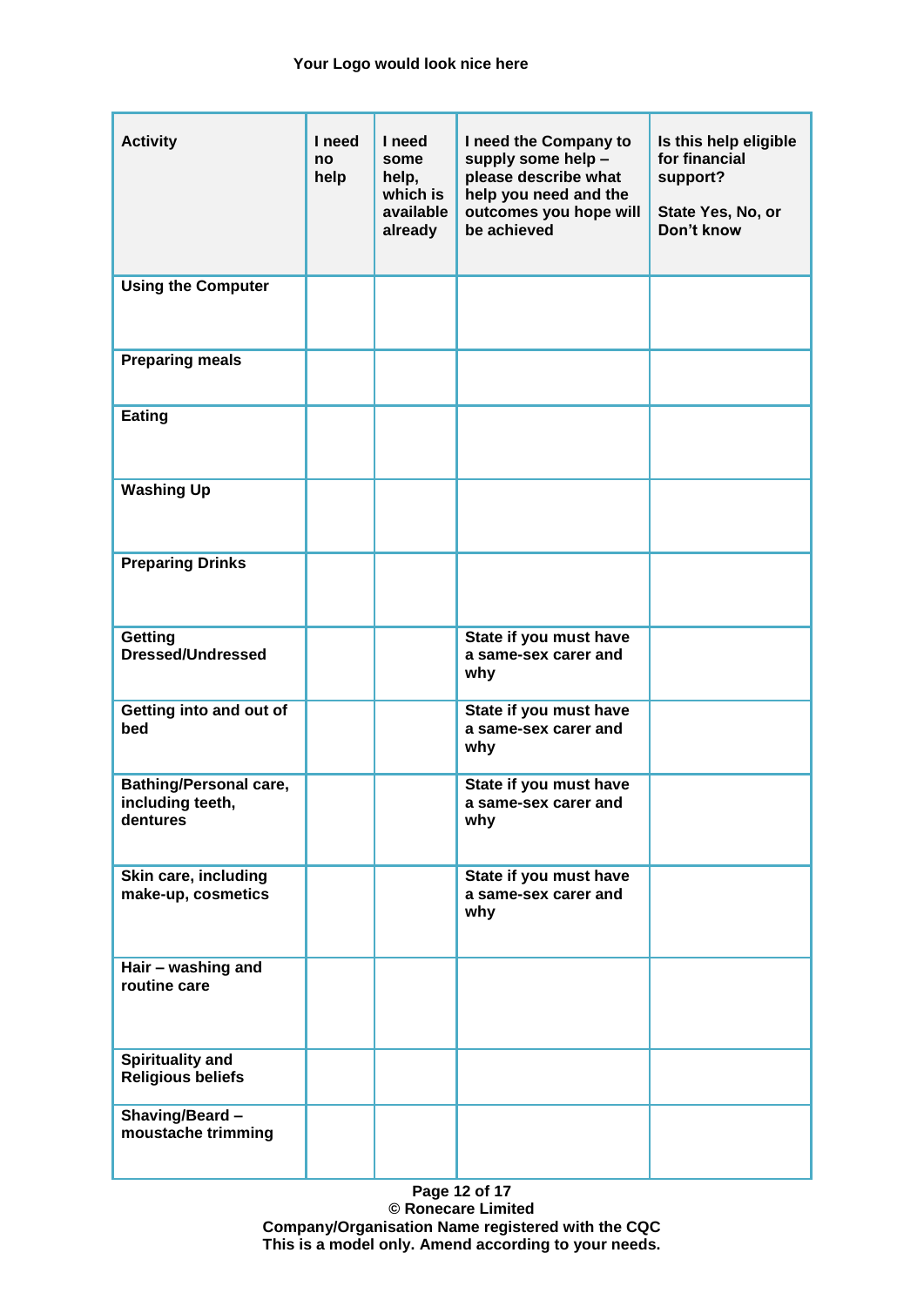| <b>Activity</b>                             | I need<br>no<br>help | I need<br>some<br>help,<br>which is<br>available<br>already | I need the Company to<br>supply some help -<br>please describe what<br>help you need and the<br>outcomes you hope will<br>be achieved | Is this help eligible<br>for financial<br>support?<br>State Yes, No, or<br>Don't know |
|---------------------------------------------|----------------------|-------------------------------------------------------------|---------------------------------------------------------------------------------------------------------------------------------------|---------------------------------------------------------------------------------------|
| <b>Shopping</b>                             |                      |                                                             |                                                                                                                                       |                                                                                       |
| Laundry                                     |                      |                                                             |                                                                                                                                       |                                                                                       |
| <b>Housework</b>                            |                      |                                                             |                                                                                                                                       |                                                                                       |
| <b>Care of House Plants,</b><br><b>Pets</b> |                      |                                                             |                                                                                                                                       |                                                                                       |

### **Healthcare - What I can do for myself and what I can't**

| <b>Activity</b> | I need<br>no<br>help | I need<br>some<br>help,<br>which is<br>available<br>already | I need the Company to<br>supply some help -<br>please describe what<br>help you need and the<br>outcomes you hope will<br>be achieved | Is this help eligible<br>for financial<br>support?<br>State Yes, No, or<br>Don't know |
|-----------------|----------------------|-------------------------------------------------------------|---------------------------------------------------------------------------------------------------------------------------------------|---------------------------------------------------------------------------------------|
|                 |                      |                                                             |                                                                                                                                       |                                                                                       |
|                 |                      |                                                             |                                                                                                                                       |                                                                                       |
|                 |                      |                                                             |                                                                                                                                       |                                                                                       |

**Page 13 of 17 © Ronecare Limited Company/Organisation Name registered with the CQC This is a model only. Amend according to your needs.**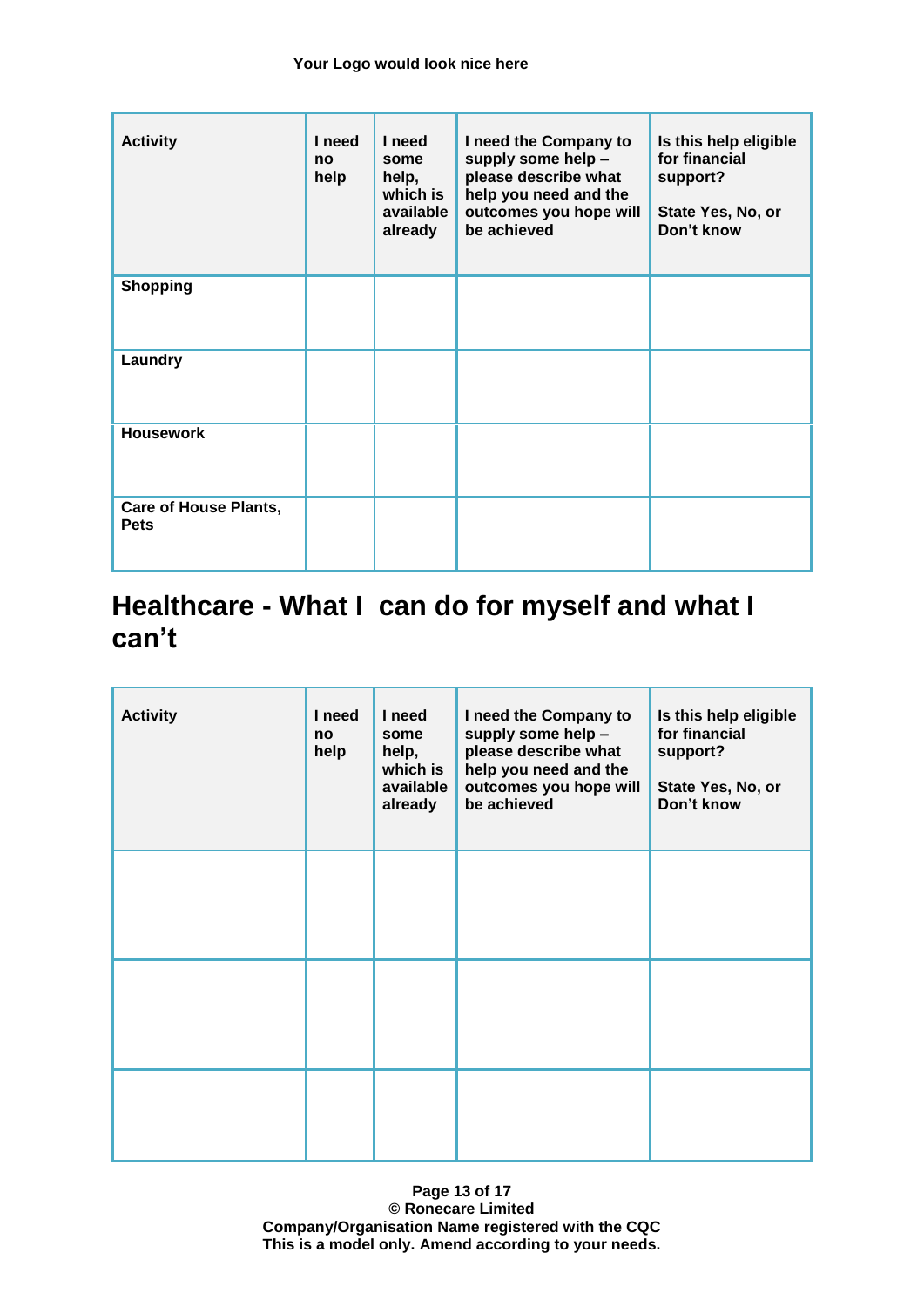| <b>Activity</b> | I need<br>no<br>help | I need<br>some<br>help,<br>which is<br>available<br>already | I need the Company to<br>supply some help -<br>please describe what<br>help you need and the<br>outcomes you hope will<br>be achieved | Is this help eligible<br>for financial<br>support?<br>State Yes, No, or<br>Don't know |
|-----------------|----------------------|-------------------------------------------------------------|---------------------------------------------------------------------------------------------------------------------------------------|---------------------------------------------------------------------------------------|
|                 |                      |                                                             |                                                                                                                                       |                                                                                       |
|                 |                      |                                                             |                                                                                                                                       |                                                                                       |

### **About me**

**This is how I would describe myself….**

**The most important things in my life at the moment are….**

**This is my daily routine…**

**These are my preferences regarding the support I hope to be given…**

**Page 14 of 17 © Ronecare Limited Company/Organisation Name registered with the CQC This is a model only. Amend according to your needs.**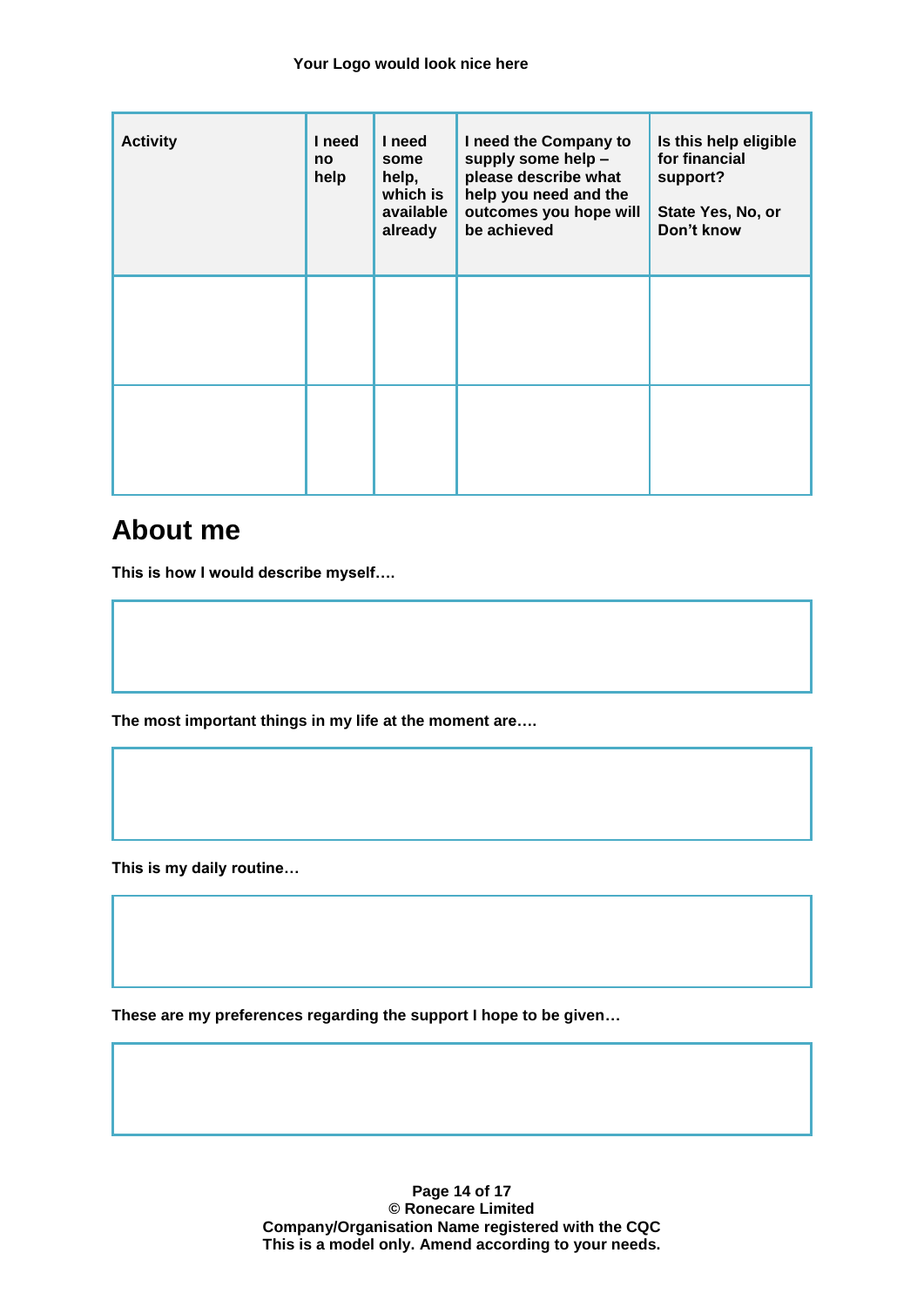**These are the relationships I most value and why..**

**My Goals in Life/How I would like my life to be…**

**The things that worry me most are…**

**My Likes…**

**My Dislikes…**

**Things that make me angry and upset include….**

**Things that are working well for me at the moment include…**

**Page 15 of 17 © Ronecare Limited Company/Organisation Name registered with the CQC This is a model only. Amend according to your needs.**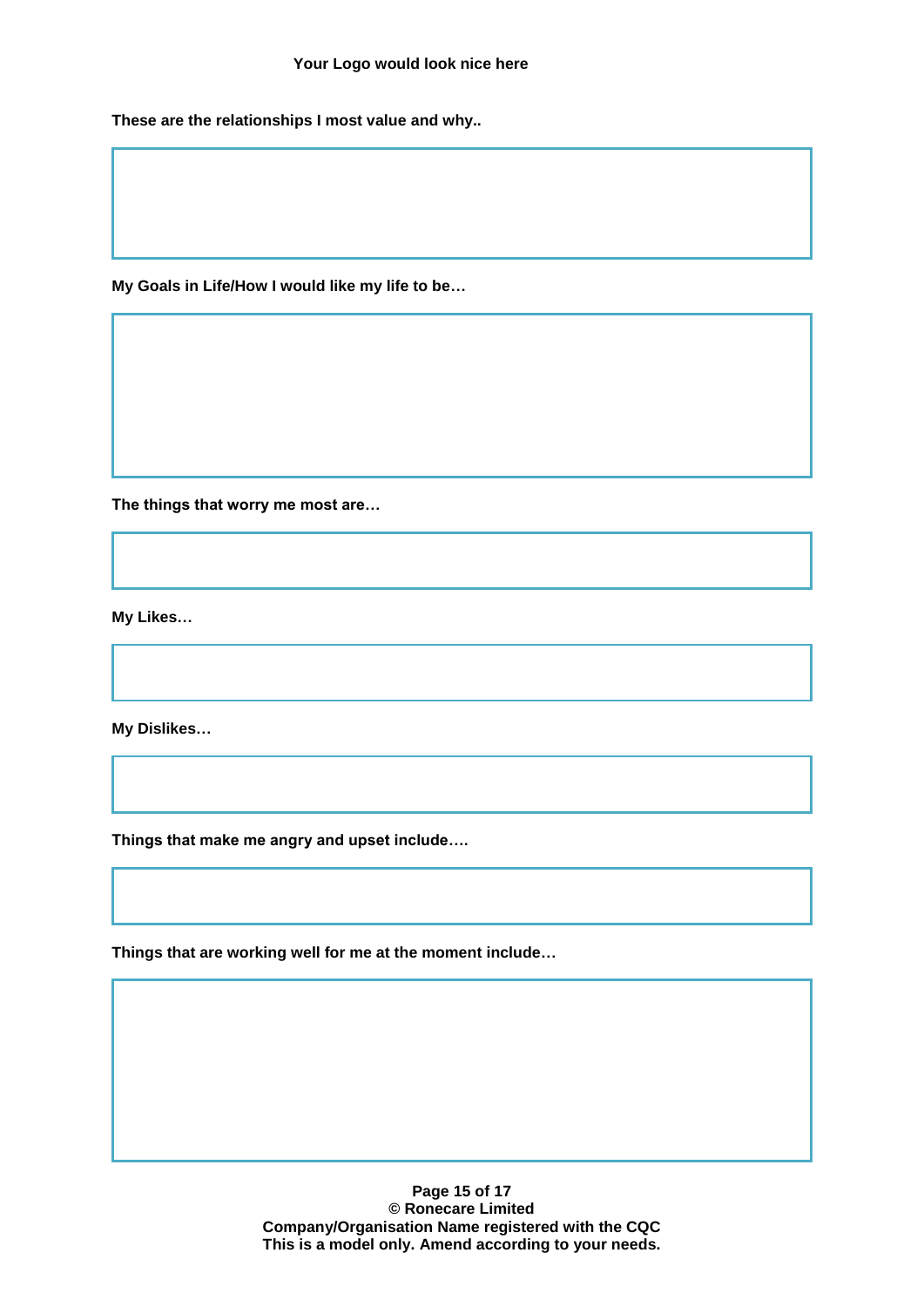**What's not working for me at the moment…**

**The concerns and difficulties that I have at the moment, including any concerns about financial freedom and independence…**

**Allergies/Phobias**

**These are things I like to do myself…**

**These are the most important outcomes for the coming year, and the things that I value the most in my life…**

**Advice on manging situations that may cause concern…**

**I would like to improve my independence in the following areas…**

**Page 16 of 17 © Ronecare Limited Company/Organisation Name registered with the CQC This is a model only. Amend according to your needs.**